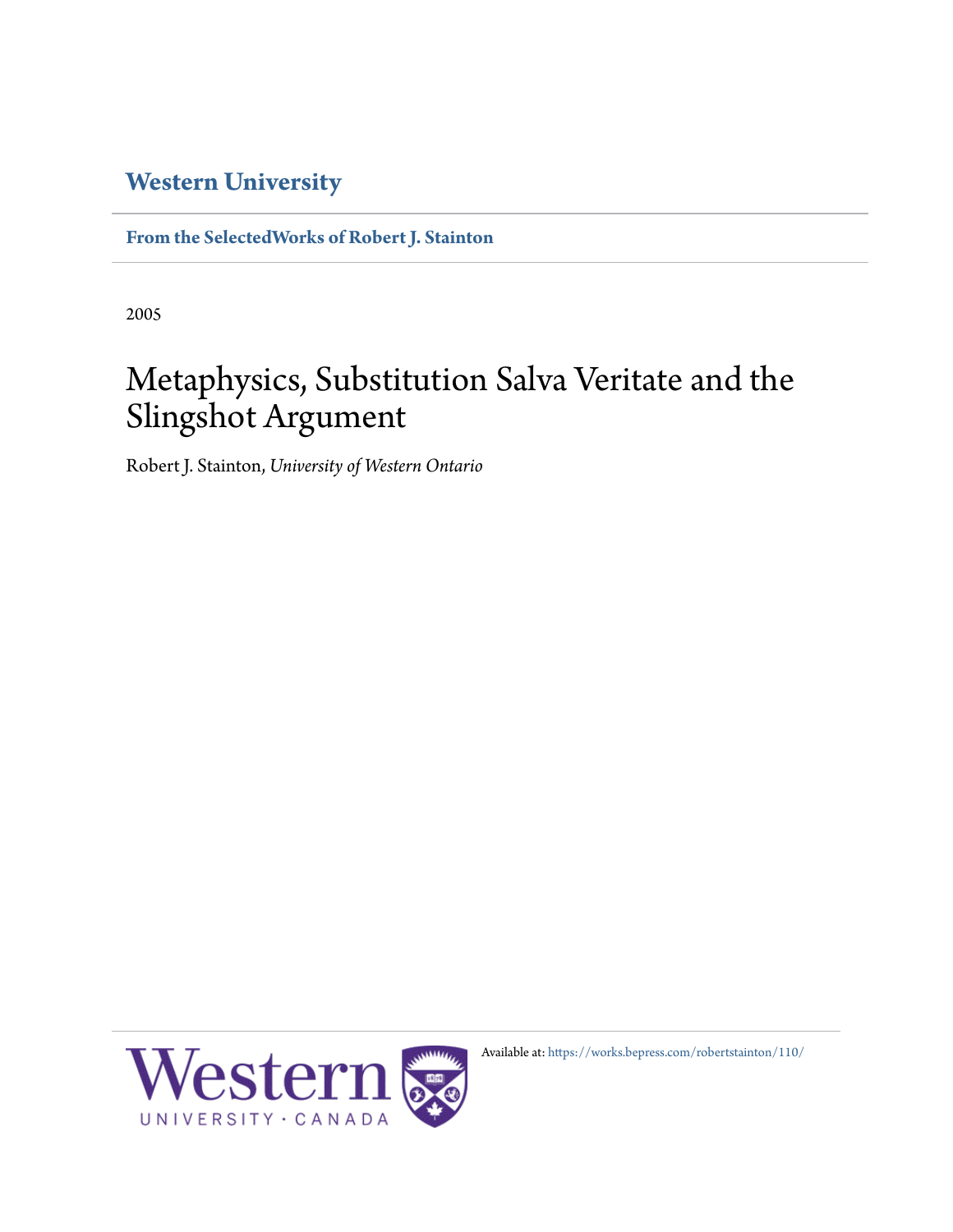See also: Aristotle and the Stoics on Language: Discourse Semantics; Ideational Theories of Meaning; Metaphor and Conceptual Blending; Metaphor: Philosophical Theories; Metaphor: Psychological Aspects; Metaphor: Stylistic Approaches; Metaphors in English, French, and Spanish Medical Written Discourse; Metaphors in Political Discourse; Mood and Modality in Grammar; Nominalization; Speech; Grammaticalization; Systemic Theory; Word Classes/Parts of Speech: Overview.

#### **Bibliography**

- Caffarel A, Martin J R & Matthiessen C M I M (eds.) (2004). Language typology: a functional perspective. Amsterdam: Benjamins.
- Derewianka B (2004). 'Grammatical metaphor in transition to adolescence.' In Simon-Vandenbergen A, Taverniers M & Ravelli L (eds.) Grammatical metaphor: views from systemic functional linguistics. Amsterdam: Benjamins.
- Halliday M A K (1985/1994). An introduction to functional grammar. London: Arnold.
- Halliday M A K (1998). 'Things and relations: regrammaticising experience as technical knowledge.' In Martin & Veel (eds.).
- Halliday M A K & Martin J R (1993). Writing science: literacy and discursive power, Critical perspectives on literacy and education. London: Falmer.
- Halliday M A K & Matthiessen C M I M (1999). Construing experience through meaning: a language-based approach to cognition, Open linguistics series. London: Cassell.
- Martin J R (1991). Language and control: fighting with words. In Walton C & Eggington W (eds.) Language: maintenance, power and education in Australian Aboriginal contexts. Darwin: NTU Press. 12–43.
- Martin J R & Rose D (2003). Working with discourse: meaning beyond the clause. London: Continuum.
- Martin J R & Veel R (eds.) (1998). Reading science. London: Routledge.
- Rose D (1997). 'Science, technology and technical literacies.' In Christie F & Martin J R (eds.) Genres and institutions: social practices in the workplace  $\circ$  school. London: Cassell. 40–72.
- Rose D (1998). 'Science discourse & industrial hierarchy.' In Martin & Veel (eds.).
- Rose D (2001). The Western Desert code: an Australian cryptogrammar. Canberra, Australia: Pacific Linguistics.
- Rose D (2004). The structuring of experience in the grammar of Pitjantjatjara and English. In Davidse K & Heyvaert L (eds.) Functional Linguistics and Contrastive Description: Special issue of Languages in Contrast 4(1), 45–74.
- Tutu D (1999). No future without forgiveness. London: Rider.

# Metaphysics, Substitution Salva Veritate and the Slingshot **Argument**

R J Stainton, University of Western Ontario, London, ON, Canada

2006 Elsevier Ltd. All rights reserved.

# Metaphysics and Language: Facts, Propositions and 'MCT Operators'

There are lots of examples of metaphysical conclusions being drawn on the basis of linguistic phenomena. Philosophers have tried to prove the metaphysical conclusion that a benevolent all-powerful God exists on the basis of claims about what 'God' means. Others have looked at tense in language and drawn conclusions about the metaphysics of time. This article presents a more technical kind of linguistically based argument, about the metaphysics of facts, propositions and modal/causal/temporal properties – an argument whose claims are especially important in the present context because of their implications for linguistic semantics.

The article is structured as follows. In this section, I first introduce two key metaphysical views: about facts and about factlike propositions. I then introduce, also in this section, some seemingly plausible hypotheses about modality, causation, and temporal order. These are the metaphysical views which will be attacked on linguistic grounds. In the next section I explain what substitutivity principles are, and survey three different kinds of substitutivity and nonsubstitutivity. Such principles clarify the linguistic phenomena that will be used to attack the metaphysical views. The first two sections essentially introduce crucial background material for the argument. In the third section, I then describe the modest means deployed in attacking the metaphysical targets: the slingshot argument. I end by noting some standard replies to this language-based argument.

I begin with facts. It seems natural enough to think of the world as not being exhausted by the objects in it. That is, to list all the objects in the world is not to say all there is to say about it: one also wants to know what properties the objects have, and what relations they stand in, etc. And to say all that, is seemingly to describe facts. It's also tempting to think that facts consist of complexes of ordinary, everyday objects, properties, relations, etc.; to invent a label, it is tempting to think that facts are 'world bound.' The first view that the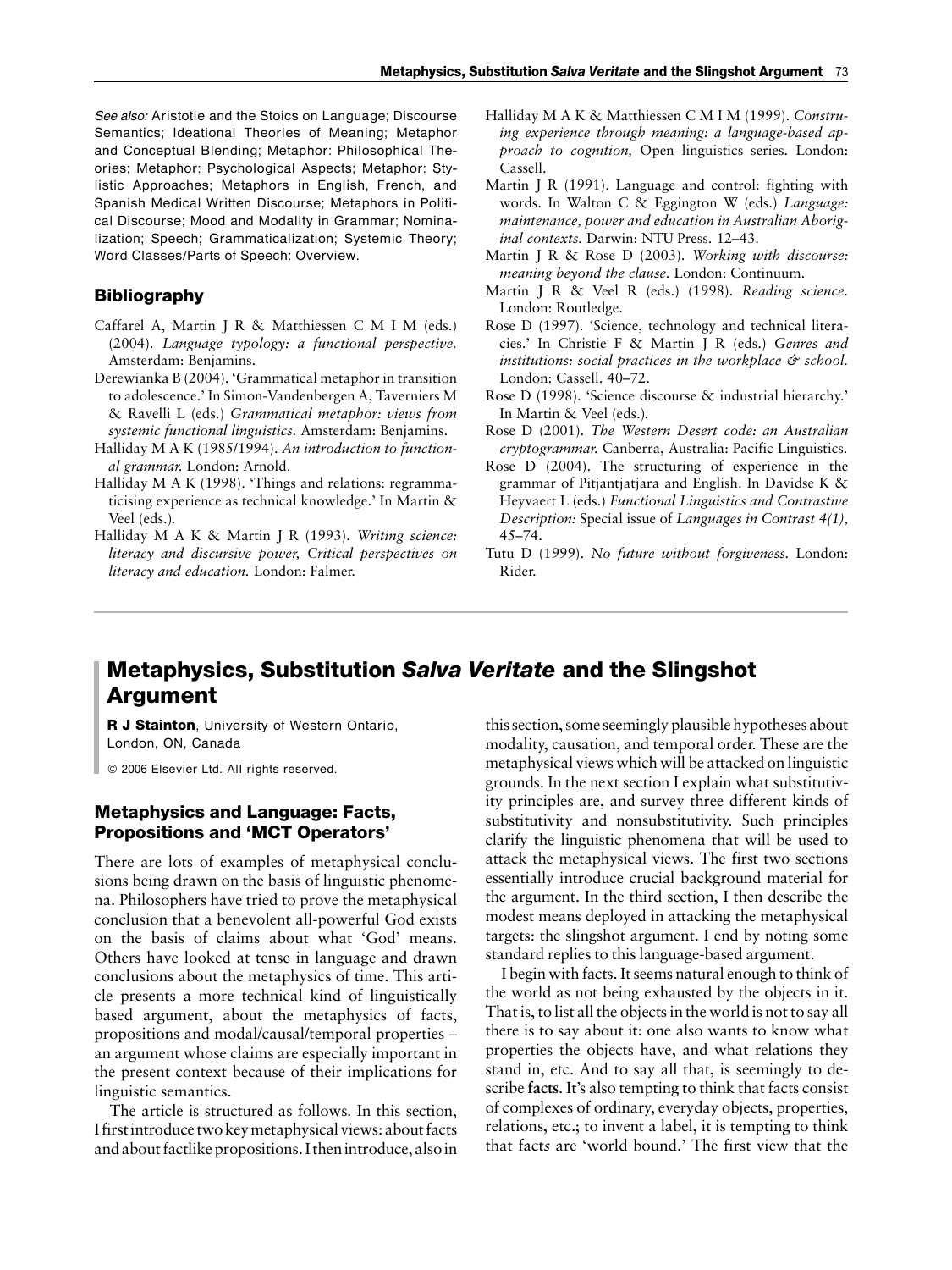slingshot calls into question, however, is precisely that there are such world-bound facts, in the plural. Instead, the argument seeks to show that, if facts are made up of commonplace worldly things, there can be at most one 'giant' one. To be clear about the metaphysical target, it is not the very idea of facts that would have to go, for there are alternative accounts of facts which, at first glance anyway, are not threatened by the slingshot. But those accounts of facts face difficulties of their own – difficulties which world-bound facts, facts as complexes of ordinary things, are not subject to. First, as will emerge below, a rose by any other name would smell as sweet. This suggests that the fact that the rose smells sweet has the rose itself in it, not some way of linguistically describing the rose. Second, part of the point of introducing facts and the like is to see how something distinct from a sentence can serve as the sentence's meaning, hence, we can't have every linguistic change in the sentence giving rise to a different fact (or factlike thing). (Strawson, 1950 made this point early on.) Third, we want the same fact (or factlike thing) to give the meaning of sentences in different languages, which again means that a mere change in the word used ought not change the proposition denoted – otherwise 'It's raining' and 'Esta´ lloviendo' could end up denoting different things. (I'll return to this at the end of the article.) All of these points suggest that facts are world bound. But, as we shall see, reflection upon language – and especially upon substitutivity principles – makes it hard to see how they could be.

This takes us to a related point. Positing facts often goes along with the idea that factlike things can serve as the denotations of sentences. For instance, 'Ottawa is the capital of Canada' might be taken to stand for something like the fact that Ottawa is the capital of Canada. And 'Abe Lincoln was assassinated' might be taken to denote the fact that Abe Lincoln was assassinated. Of course, it can't really be facts per se that are sentence denotations, because false sentences are meaningful, and they cannot stand for facts. (For example, what fact could 'Toronto is the capital of Canada'stand for, given that Toronto is not the capital? There simply is no such fact.) Still, something factlike might do the trick: sentence denotations could be taken to be propositions. But the slingshot argument, in attacking facts in the plural, equally calls into question the idea that sentences stand for factlike things: if the argument succeeds, there are no such things, facts or propositions, in the plural, that sentences could denote. Again, there can be at most one thing denoted by all true sentences. And, patently, no one thing may serve as the meaning of such diverse sentences as 'Abe Lincoln was assassinated,' 'Ottawa is the capital of Canada,' 'Russia is bigger than Uruguay,' etc.

So, one metaphysical idea is that facts are complexes built from commonplace objects, properties and relations. Another is that propositions exist independently of language, and are what sentences stand for. Each of these has been argued to fall prey to the 'slingshot.' Another metaphysical view under attack has to do with notions such as necessity, possibility, causation, and temporal order. (Call these 'MCT properties,' for modal-causal-temporal.) At first glance, it seems that whether an object has an MCT property does not depend upon what the object is called. Call this its 'first feature.' Just as the rose smells sweet under any name, the rose is necessarily a flower no matter what it's called; and its thorns caused this little cut on my hand, no matter what it's called; and it bloomed before July 1, no matter what it's called. MCT properties, that is, seem to be sensitive to the nature of the thing itself, not to how we speak about it. Even more obviously, just because one object has the property of being necessarily a flower, it doesn't follow that every object does. And just because something caused that cut on my hand doesn't mean that any old thing did. Similarly for temporal order: that the rose bloomed before July 1 doesn't entail that anything you wish to pick happened before July 1. Call that its 'second feature.' Curiously, the slingshot argument has been used to show that, given an added complication about logical equivalence that will be explained below, these two supposed features of MCT properties can't both apply. If we insist that not every truth is necessary, that not every event caused such-and-such, that not every event is temporally prior to so-and-so, then we must grant that whether something has an MCT property depends on what name is used for it. In this latter respect, MCT properties must be radically different from smelling sweet. (Terminological note: In what follows, I'll speak of 'operators' when I mean 'words that either modify one sentence, or connect two sentences.' Thus all of 'necessarily,' 'possibly,' 'because' and 'before' are operators in my sense. Note also that the results to be discussed do not merely apply to words that modify and connect sentences: the arguments presented could easily be extended to expressions that combine sentences with subsentences, e.g.,  $\left\{ \cdot \right\}$  [uana died] before  $\left\{ \cdot \right\}$  the American Civil War]' combines a sentence with a noun phrase. To keep things simple, however, I will focus on operators combining or modifying sentences.)

#### Substitution Salva Veritate

I have quickly canvassed three targets of the slingshot: world-bound facts, the proposition as sentence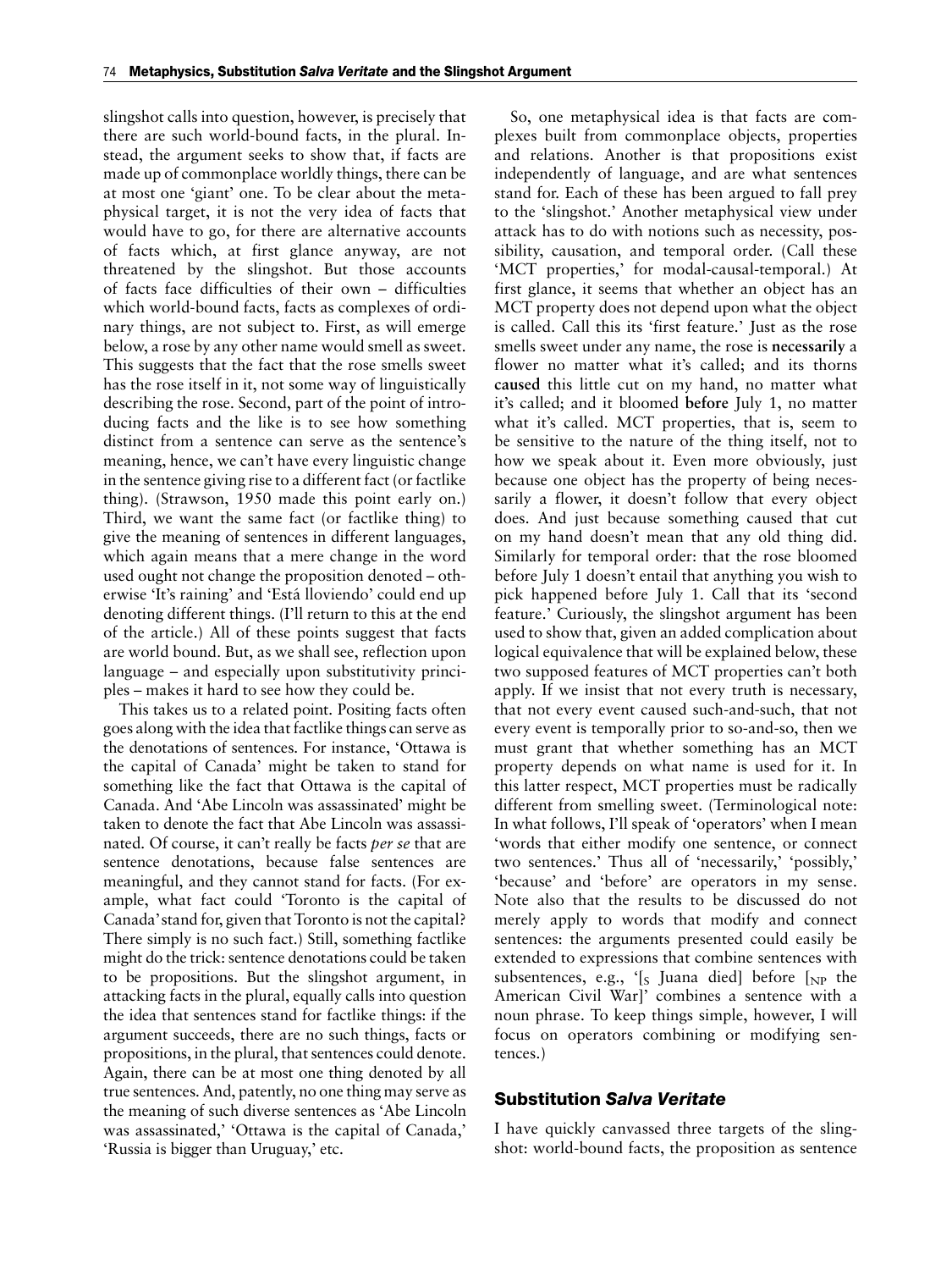meaning, and the claim that MCT properties have the two features introduced just above. Eventually I will explain how technical points about substitutivity salva veritate – the second element in the article's title – can be used to call facts et al. into question. But I need to start with what substitution salva veritate is, the varieties of substitutional contexts (i.e., for singular terms and for sentences), constraints on such substitution, etc.

I will begin with substitutivity of singular terms. Shakespeare famously said that a rose by any other name would smell as sweet. This certainly seems right: you don't change the smell of a rose just by renaming it. We can put his point about roses less eloquently as: 'You may substitute any coreferential name for "This rose" in "This rose smells sweet" and preserve truth.' Though wordy, this also seems right, and for just the same reason: a name change doesn't yield an odor change. Nor is '—— smells sweet' an isolated example. A dog by any other name would weigh just as much, would have the same number of hairs, would have the same size ears, etc. This is substitution *salva veritate*: 'substitution while preserving truth.'

Interestingly, not all contexts are like '—— smells sweet' or '—— weighs 28lb.' Sometimes when you change the label of an object, you don't preserve the truth of the whole sentence. Consider an example adapted from W. V. O. Quine:

- (1) Andre the Giant was so called because of his size
- (2) André Roussimoff was so called because of his size

Sentence (1) is true: the famous wrestler adopted that name precisely because he was so big. But sentence (2) is false. Surprisingly, this is the case even though 'Andre the Giant' and 'André Roussimoff' refer to the very same person. So, unlike roses and being sweet smelling, a wrestler by any other name would not automatically be so called because of his size; if he happens to have the property of being so called because of his size under all of his names, that would be the merest coincidence.

Of course what's special and different about 'was so called because of his size' is that it explicitly makes reference to the name of the person being discussed: this curious predicate applies to linguistic things, i.e., names, not (just) to the person herself. That's why you can't put in any name you like for Andre in (1): because the sentence talks about words, specifically about names. We can see this point still more clearly with quotation marks. As it happens, the city of Toronto is also known as Hog Town. These two names refer to the same place.

(Toronto used to be a major center for pork processing.) Yet (3) is true, while (4) is false:

- (3) 'Toronto' contains exactly three vowels
- (4) 'Hog Town' contains exactly three vowels

In this case it should be no surprise that you cannot substitute coreferring names in the context ""—" contains exactly three vowels,' because this predicate is obviously about the name, not about its referent. In contrast, '—— smells sweet' does not make reference to the linguistic item employed, but is instead wholly about the flower – that's why you can substitute whatever name you like. And '- is so called because of his size' makes reference to both the denotation and the name: it's Andre the man who is being discussed, but 'so called' makes reference to his name as well. In sum, we have contexts which don't allow substitution of coreferring names salva veritate (both the kind which is just about words, as in quotation mark contexts, and the kind which is about words and nonwords, as in '- was so called'), and contexts which do allow substitution salva veritate (the '—— smells sweet' and '—— weighs 28lb' kind).

The excursus into substitution principles continues. I've considered one kind of thing that can be substituted, namely singular terms. And I've considered one constraint on truth-preserving substitution, namely that the predicate apply to the thing denoted, not to the words that denote. Another kind of substitution deals not with names (such as 'Andre' and 'Toronto'), but rather with sentences. In some linguistic contexts, you can preserve truth by substituting sentences that have the same truth value. This works, for instance, with 'and,' 'or,' and the other truth functional connectives familiar from classical logic. To take one example, sentence (5) is true because both of its conjuncts are true. And since (6) is true as well, sentence (7) must be true, precisely because (7) results merely from substituting the true sentence (6) in for the second conjunct of (5).

- (5) Ottawa is the capital of Canada and Toronto is west of Ottawa
- (6) Vancouver is west of Edmonton
- (7) Ottawa is the capital of Canada and Vancouver is west of Edmonton

But many linguistic contexts don't preserve truth when one interchanges sentences that happen to have the same truth value. Take 'Just about everyone knows that ——.' Sentence (8), when embedded in this context, yields the true (9):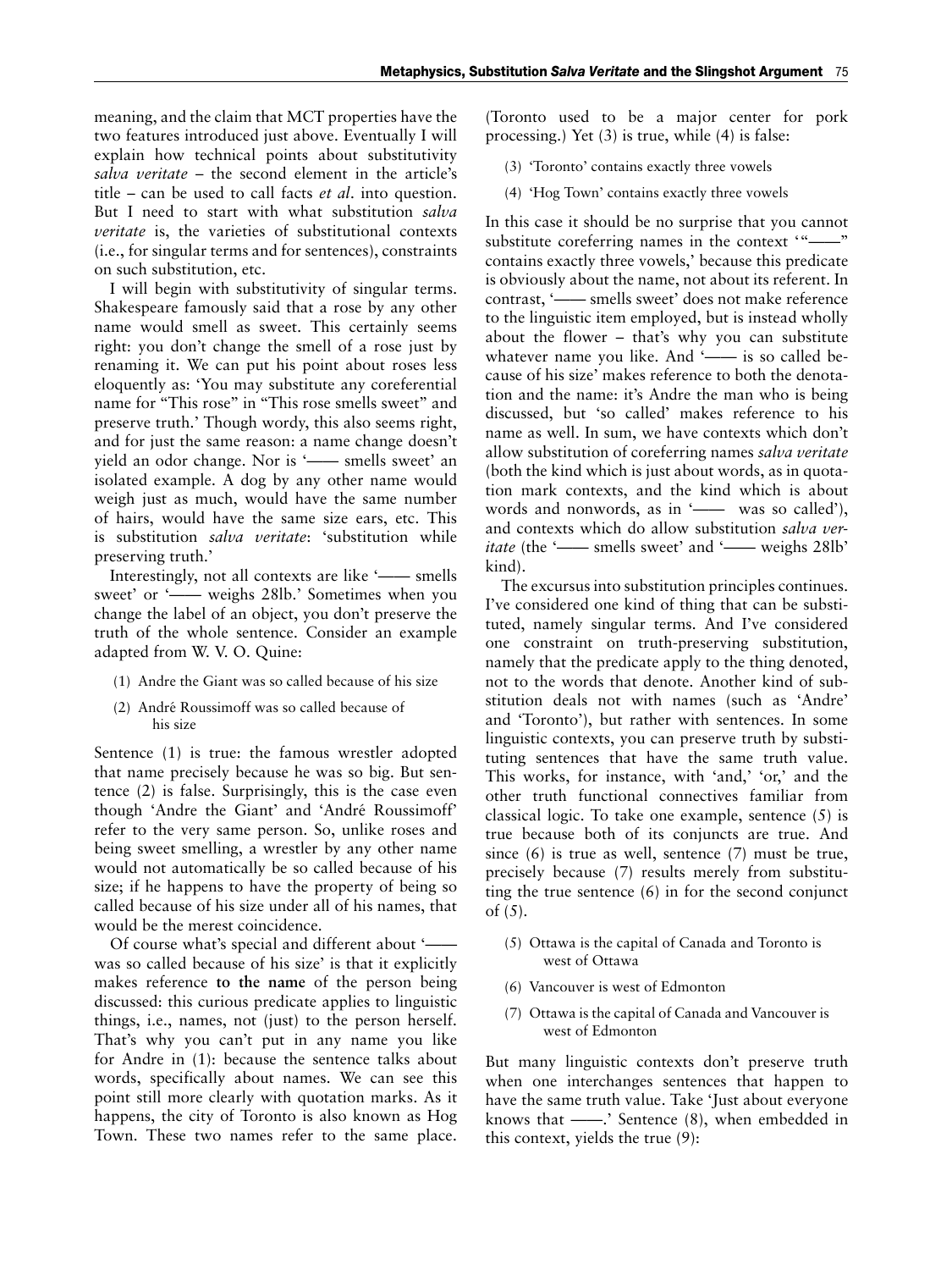- (8) Two plus two is four
- (9) Just about everyone knows that two plus two is four

Now, sentences (6) and (8) have the same truth value: they are both true. Yet if we substitute (6) for (8), in 'Just about everyone knows that ——,' the result is (10), which is not true. Canada's geography just isn't that widely known.

(10) Just about everyone knows that Vancouver is west of Edmonton

So, unlike in the case of 'and,' we can go from the true (9) to the false (10) by substituting one true sentence for another. Thus, truth is not preserved under substitution, in the scope of'Just about everyone knows that ——.' This provides an example of not being able to substitute material equivalents salva veritate.

One last substitution principle. There are some contexts which allow substitution of logically equivalent sentences salva veritate. One example is 'entails.' Any two sentences which are logically equivalent entail the same things. Thus given the truth of (11) and the logical equivalence of (12) and (13), one can derive (14) by substitution.

- (11) That it's not the case that either Clinton is dead or Bush is dead entails that it's not the case that Clinton is dead
- (12) It's not the case that either Clinton is dead or Bush is dead
- (13) It's not the case that Clinton is dead and it's not the case that Bush is dead
- (14) That it's not the case that Clinton is dead and it's not the case that Bush is dead entails that it's not the case that Clinton is dead

But not all verbs are like this. Consider words like 'know,' 'believe,' 'expect' and so on – so-called propositional attitude verbs. Not only can one not automatically substitute true-for-true sentences, while preserving the truth of the whole, one cannot even substitute a logically equivalent sentence while guaranteeing truth. One way to see this is to consider that there are extremely complicated, and also very simple, ways of expressing claims which are logically equivalent. Put in the simple way, a child might know that the claim is true; but put in the extremely complex way, he might not. For instance, little Billie, a five-year-old, might expect that it will snow in January. That's simple enough for a child that age. But (15) is logically equivalent to the very complex (16):

- (15) It will snow in January
- (16) { $x: x = x \&$  It will snow in January} = { $x: x = x$ }

Now, Billie might well expect the former, yet not at all expect the latter.

Since logical equivalence of sentences of the form (15) and (16) will play a key role below, let me say rather more about it. Take '{ $x: x$  is an odd number less than 27}' as an example. It refers to a set – specifically, a certain set of odd numbers. For what follows, it's helpful to think of belonging to a set as involving meeting, or failing to meet, one or more conditions. For instance, an object belongs to  $\{x: x \text{ is an odd}\}$ number less than 27} if it is both an odd number, and less than 27. An object fails to belong to the set if it fails to meet either of these. Taking membership to involve meeting or failing to meet conditions, consider now the set  $\{x: Ottawa$  is the capital of Canada}. At first glance this looks like an odd set, but the general rule still applies: an object belongs to this set if it meets the condition that Ottawa is the capital of Canada. Now, since every object meets that condition, every object belongs to that set. With this in mind, consider the first half of (16). This phrase stands for the set of xs such that x is self-identical and it will snow in January. So, there are two conditions that must be met by an object, in order for it to be in the set: the object must be self-identical, and it must be the case that it will snow in January. The first condition is trivially satisfied by every object, however. So, in a way parallel to  $\{x: Ottawa$  is the capital of Canada), whether an object gets into the set depends wholly upon whether it will snow in January: if it will snow in January, every object meets the two conditions for inclusion; if it will not snow in January, no object meets them. In this way, '{ $x: x = x \&$  It will snow in January}' comes to denote the set of all individuals, if it will snow in January. Now, the set of all individuals is also, of course, what '{x:  $x = x$ }' denotes. So the statement of their numerical identity, i.e., (16), is true if it will snow in January. On the other hand, if it won't snow in January, then '{ $x: x = x \&$  It will snow in January}' denotes the null set: no object satisfies the two conditions for inclusion in this set, viz., that it be self-identical and that it will snow in January. Hence, if it won't snow in January, the statement of identity between '{x:  $x = x \&$  It will snow in January}' and '{x:  $x = x$ }' is false: the empty set, which is what the left-hand side of the equation would denote, does not equal the set of all objects, which is what the right-hand side denotes.

In short, the two sentences (16) and 'It will snow in January' are true and false together in every circumstance. So, they are logically equivalent. Nevertheless, Little Billie, I said, may well expect that it will snow in January; but, surely, it's not the case that little Billie expects that the set whose members are such that they are self-identical and it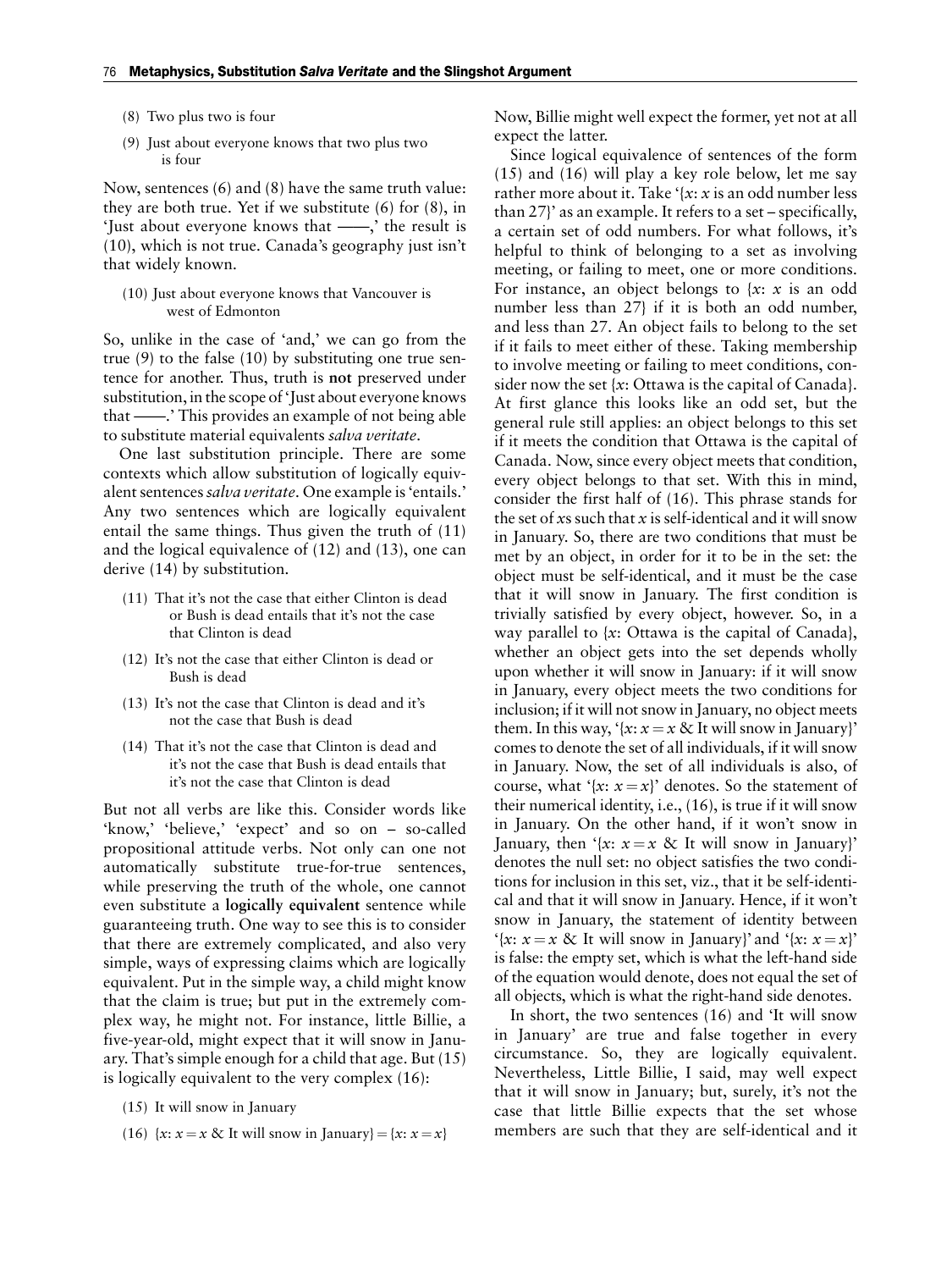will snow in January is identical with the set whose members are self-identical! So, substitution of (16) for the logically equivalent (15), in the scope of 'expects that ——,' does not necessarily preserve truth. If truth is preserved, it's because of a mere coincidence, namely that the person just happens to expect both things.

So, we have sentence operators like 'and' that allow substitution *salva veritate* of merely materially equivalent sentences – i.e., of sentences which just happen to have the same truth value. And we have sentence operators like 'know' and 'expect' that don't allow that kind of substitution, and don't even allow substitution of logically equivalent sentences. This completes my explanation of substitution salva veritate of sentences. We also surveyed substitution of singular terms. Many contexts allow this: 'weighs 28 lb' and '- smells sweet.' Some do not: '—— was so called because of his size.' The next step is to put the notion of substitution salva veritate to work.

#### The Argument: The Slingshot Itself

Let's take stock. In the first section we encountered three metaphysical views. The first two involved facts and factlike propositions: that facts are made up of objects, properties, and relations, that factlike propositions exist and serve as the meanings of natural language sentences. The third involved MCT properties having two features: of applying to objects themselves, and not applying to all truths.

Given the concepts introduced above, we can now rephrase this third metaphysical view, and add a third presumption about logical equivalence:

- i. Coreferential singular terms may be substituted one for another within the scope of MCT words without altering the truth of the whole sentence;
- ii. Logically equivalent sentences may be substituted one for another within the scope of MCT words without altering the truth of the whole sentences.

But

iii. Sentences which are merely materially equivalent – i.e., which just happen to have the same truth value – may not be so substituted.

To introduce one last piece of terminology, this is to say that MCT words aren't hyperintensional (i.e., they meet both (i) and (ii)) but they also aren't transparent (i.e., they meet (iii)).

Before providing the language-based argument that none of these metaphysical views are really true, let's quickly recall why it matters. What is attractive about the first two metaphysical views? Why worry about giving them up? First, as stressed above, a rose by any other name would smell as sweet. Second, we can't have every linguistic change in the sentence giving rise to a different proposition. Third, and related to the second, we want the same proposition to give the meaning of sentences in different languages. And why is it attractive to say that MCT words satisfy (i)–(iii)? Well, it would seem that 'necessarily,' 'possibly,' and other modal modifiers would allow substitution fairly freely, since, as noted, they don't (seem to) apply to linguistic items. Like '—— smells sweet,' these terms seem to be entirely about things, not at all about words. It's Shakespeare's rose point once again. For example, starting with modal operators, if Andre the Giant was necessarily a human being (and it seems that he was), then André Roussimoff was necessarily a human being too: it doesn't matter what name we use for him, he is just as necessarily human. Similarly for causal operators: if Andre the Giant died because he had a heart attack, then André Roussimoff died because he had a heart attack. The phrase '—— died because he had a heart attack' is about the person alone, regardless of how that person is denoted. Nor, turning to the temporal 'before,' could Andre the Giant die before Clinton was president, while André Roussimoff did not. As with 'because,' 'before' just doesn't seem to work like '—— was so called because of his size' and '''——'' contains exactly three vowels.' It seems to work like '—— smells sweet' and ' weighs 28lb.' It is this kind of reasoning which supports the claim that 'necessary,' 'possibly,' 'before,' and 'because' meet condition (i): coreferring singular terms may be substituted one for another, within the scope of these words, without altering the truth of the whole sentence. Moreover, unlike 'know,' 'expect,' and 'believe,' logically equivalent facts are either both necessary, or both not necessary, either both possible, or both not possible, either both before a certain event, or not. Thus, MCT words meet (ii) as well. So, these operators do allow substitution of the first two kinds – they are not hyperintensional. Yet, or so it would seem, you can't substitute any old true sentence for 'Andre the Giant is human' in 'It is necessary that Andre the Giant is human': substitution of material equivalents is not sanctioned in the scope of modal modifiers. Nor can you substitute any old true sentence for 'André Roussimoff died of a heart attack' in 'André Roussimoff died of a heart attack before Clinton was president'; nor in 'Little Billie cried because André Roussimoff died of a heart attack.' So MCT words meet (iii) too. (One might sum up by saying that MCT words are a mite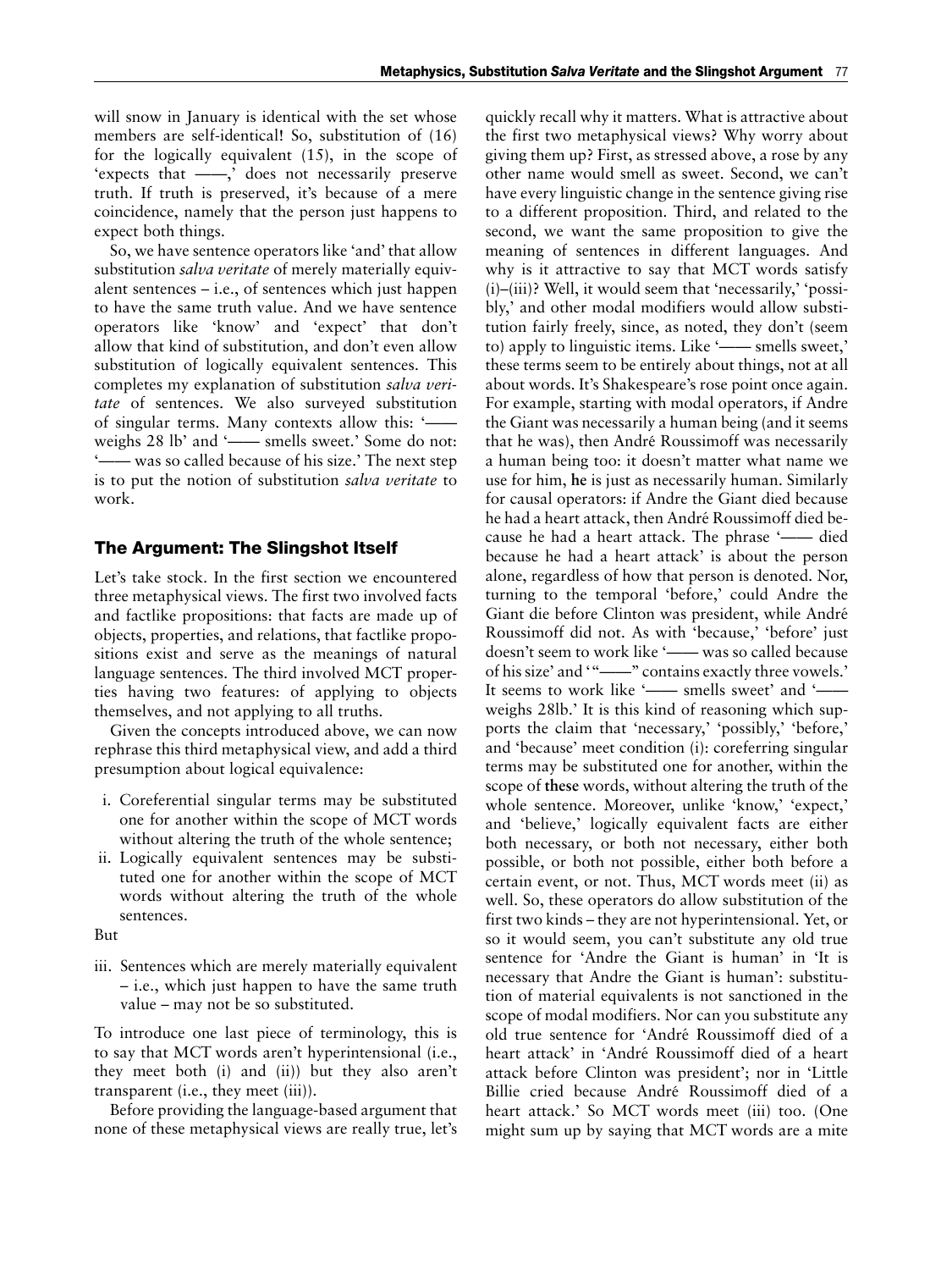promiscuous in terms of what substitutions they'll allow, but it's not a free-for-all either.)

Despite their attractiveness, however, and contrary to a once widely assumed semantics, if the slingshot argument works, MCT words either must not allow substitution of coreferring names or logically equivalent sentences, or they must allow substitution of sentences that just happen to be true together. And, despite the attractions of the metaphysical views, there can be at most one world-bound fact, and it patently cannot serve as the meaning of all sentences!

The argument, at last. As the title of this article suggests, the 'slingshot' in question is not a Y-shaped frame spanned by an elastic; it is, instead, an argument. It was dubbed 'the slingshot' by Jon Barwise and John Perry, because it "is so small, seldom encompassing more than half a page, and employs such a minimum of ammunition'' (Barwise and Perry, 1981: 398). Moreover, like the eponymous Y-shaped frame, it can, despite its modest make-up, be used to attack some very significant foes.

I will present the argument in two stages. First, I will give it in the abbreviated format one often encounters in journal articles and such. Second, I will offer a more extended version of the argument.

As Barwise and Perry (1981) and Neale (1995) both note, variations on the argument, in its very brief form, seem to have been first formulated independently by Alonzo Church (1943: 299–300, 1956: 24–25) and Kurt Gödel (1944: 128–129). But I will focus on the best-known variant of the argument, that due to Donald Davidson (1967a: 19). Since his presentation of the argument is especially condensed, and has left so many readers puzzled, I will cite it in full, and then try to explain it. (NB: I have altered Davidson's numbering, and his logicomathematical notation, to bring it in line with what appears above.)

Davidson writes:

The difficulty follows upon making two reasonable assumptions: that logically equivalent singular terms have the same reference, and that a singular term does not change its reference if a contained singular term is replaced by another with the same reference. But now suppose that 'R' and 'S' abbreviate any two sentences alike in truth value. Then the following four sentences have the same reference:

 $(a)$  R (b)  $\{x: x = x \, \diamondsuit R\} = \{x: x = x\}$ (c)  $\{x: x = x \, \circ \, \circ \, S\} = \{x: x = x\}$  $(d)$  S

For (a) and (b) are logically equivalent, as are (c) and (d), while (c) differs from (b) only in containing the singular term '{x: x = x & S}' where (b) contains '{x: x = x & R}' and these refer to the same thing if S and R are alike in truth value (Davidson, 1967a: 19).

As two generations of students can attest, this argument goes by very quickly. It is the 'slingshot' in its purest form. The first two sentences of the quotation essentially lay out, though in rather different terminology, conditions (i) and (ii) above. This is obscured by two things. First, because of the context in which he is writing, Davidson doesn't explicitly limit his claims to sentences occurring within the scope of words like 'necessarily,' 'possibly,' 'before,' and 'because.' (For a variant of the argument which is more explicitly restrictive along those lines, see Davidson, 1967b: 152–153, and also Davidson, 1969: 42.) Second, the relation between these first two sentences and conditions (i) and (ii) is obscured by the fact that Davidson is here assuming, for the sake of argument, that sentences refer, and hence just are a special kind of singular term; and that they refer specifically to truth values. Thus, when he says ''a singular term does not change its reference if a contained singular term is replaced by another with the same reference,'' this entails (i) as a special case: the special case where the containing 'singular term' is a sentence, and the contained singular term is a name. And when he says ''logically equivalent singular terms have the same reference," this yields, given his dictum about constant reference for the whole given constant reference of the parts, (ii): that logically equivalent sentences may be substituted, *salva veritate*, within larger sentences. Thus Davidson is here arguing that, despite appearances, any operator  $\Phi$ , if it permits substitution of coreferential singular terms and substitution of logical equivalents within its scope, also permits substitution of sentences which are merely materially equivalent, i.e., which simply happen to share the same truth value. That is, using the terminology introduced above: if  $\Phi$  is not hyperintensional, then it is transparent.

Let's now unpack this. As I reconstruct it, the slingshot argument consists of two assumptions – which together essentially say that  $\Phi$  is nonhyperintensional – plus three 'lemmas' based on logical relations. The assumptions are:

- A1. Substitution of coreferential singular terms in the scope of  $\Phi$  will not change the truth value of the whole.
- A2. Substitution of logically equivalent sentences in the scope of  $\Phi$  will not change the truth value of the whole.

The first two lemmas state logical equivalences:

L1. The sentence '{ $x: x = x \& R$ } = { $x: x = x$ }' is logically equivalent to 'R.'

Proof: If 'R' is true, then the left-hand side of the equation refers to the set of all individuals, because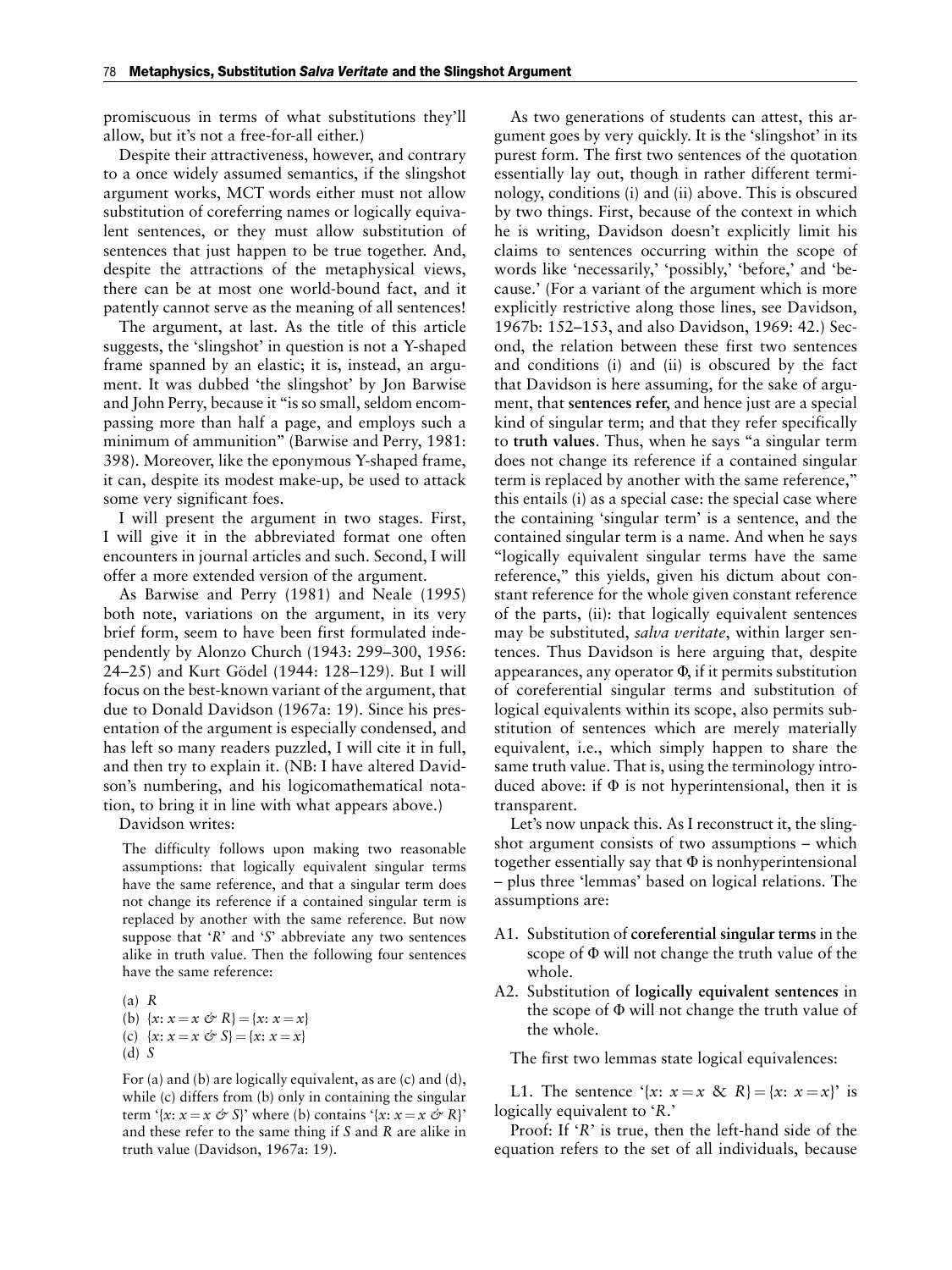everything is such that it is self-identical and R obtains. And that's what the right-hand side refers to as well. So, the equation as a whole is true, if 'R' itself is true. If 'R' is false, then the left-hand side of the equation refers to the empty set: if ' $R$ ' is false then nothing is such that it is self-identical and R obtains. But that's not what the right-hand side refers to: the right-hand side still refers to the set of all individuals. So, the equation as a whole is false, if  $'R'$  is false. Thus the two sentences are logically equivalent.

L2. The sentence '{x:  $x = x \& S$ } = {x:  $x = x$ }' is logically equivalent to 'S.'

Proof: Same as for L1.

The third lemma establishes a coreference relation:

L3. The singular term '{x:  $x = x \& R$ }' is coreferential with the singular term '{x:  $x = x \& S$ }.'

Proof: Given that both sentences 'S' and 'R' are true, both of the singular terms in L3 refer to the set of all individuals. That is, everything is such that [it is self-identical and  $R$ ]; and everything is such that [it is self-identical and S].

From the two assumptions about the nonhyperintensionality of  $\Phi$ , and making use of the three lemmas about set theoretic relations, we will derive that  $\Phi$  is transparent. The derivation, in effect, takes us to  $\Phi(S)$ from  $\Phi(R)$ , for any two true sentences. This will show that mere material equivalence is, despite appearances, sufficient for substitution salva veritate within the scope of nonhyperintensional operators such as F. Thus, the general result is that if a context isn't hyperintensional, it is transparent.

The derivation runs as follows. We start with (17):

 $(17)$   $\Phi(R)$ 

Given A2 and L1, we can substitute '{ $x: x = x \& R$ } =  $\{x: x = x\}$  for the logically equivalent 'R' in (17) while preserving truth. This yields:

(18) 
$$
\Phi(\{x: x = x \& R\} = \{x: x = x\})
$$

Given A1 and L3, we don't alter the truth value of (18) by substituting '{x:  $x = x \& S$ }' for the coreferential singular term '{x:  $x = x \& R$ }': these singular terms refer to the same set, i.e., the set of all objects, and we may thus substitute one name for the other. We may thus move from  $(18)$  to  $(19)$ :

(19) 
$$
\Phi(\{x: x = x \& S\} = \{x: x = x\})
$$

Now, the final step in deriving  $\Phi(S)$  from  $\Phi(R)$  is the appeal to logical equivalence once again. Given A2 and L2, we can derive our desired target sentence (20) from (19):

Being derivable in this way, (20)'s truth value must be the same as the original (17). The upshot is that if assumption 1 and assumption 2 are true with respect to a modifier/connective  $\Phi$  (i.e., if  $\Phi$  is not hyperintensional), then (20) may be derived from (17), for any true sentences 'R' and 'S.' Hence  $\Phi$ , insofar as it's not hyperintensional, does allow substitution of material equivalents after all: it is a transparent operator.

It's worth stressing: Such a derivation can be constructed for any connective or modifier meeting conditions (i) and (ii): 'necessarily,' 'possibly,' 'before,' and 'because,' but also 'the fact that — caused little Billie to cry' and 'the sentence ''It will snow in January'' stands for the proposition that ——,' and so on. So, the result isn't merely about MCT properties – the third metaphysical view of the three surveyed in the first section – but includes the broader ones that there can be at most one worldbound fact, and that sentences cannot have factlike items as their denotations. Given the importance of these broader results, let us revisit the points in detail.

### Aiming the Slingshot at Facts, and Factlike Things

Davidson and others have found the technical result important because they take it to show that sentences cannot stand for 'facts,' or factlike things. Or, more precisely, they cannot when facts are taken to be complexes of ordinary objects, properties, and relations. Indeed, they take it to show that such facts in the plural simply do not exist. The connection between the just-presented technical result and these broader theses is this: if there were multiple worldbound facts, and if sentences stood for them (or something like them, e.g., propositions), then expressions of the form (21) and (22) would have to meet conditions (i)–(iii). But we have just seen an argument that no expression can do this.

- (21) The fact that Ottawa is the capital of Canada is different from the fact that -
- (22) 'Ottawa is the capital of Canada' stands for the proposition that ——

Here is the argument specifically against propositions, as I reconstruct it. (It should be straightforward to run the same sort of argument with respect to (21) and facts.) According to the view under consideration, which has facts/propositions containing ordinary objects and such, you don't change from one proposition to another just by changing the name of the thing described. (As noted above, there are other ways of thinking about facts, and factlike things such as propositions, but the view that facts contain

 $(20)$   $\Phi(S)$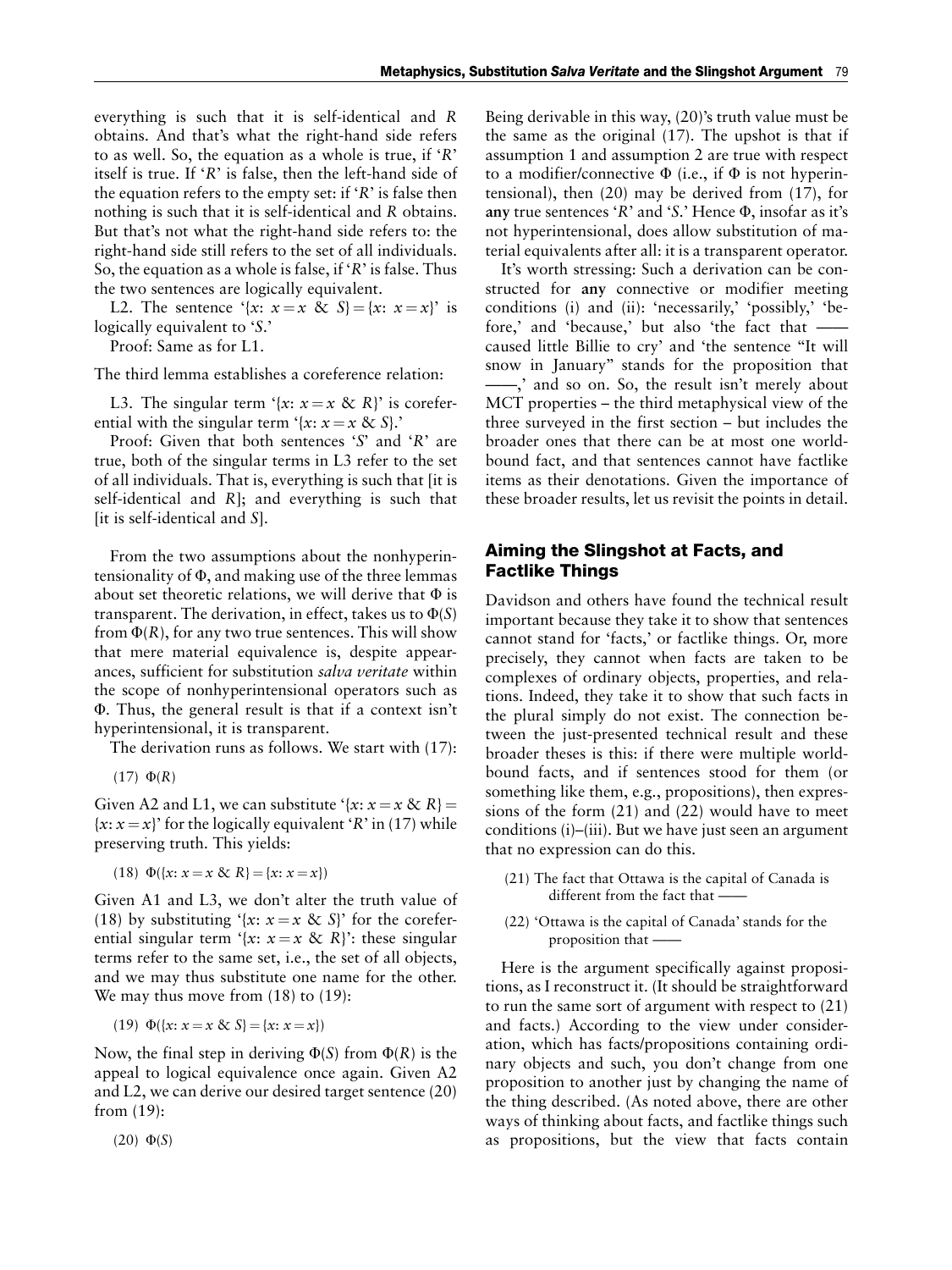commonplace objects is the most intuitive for reasons already sketched.) Thus, changing the name only matters when the claim is actually about words, as in (1) and (3) above – and claims can't always be about words; facts and propositions are to be autonomous from sentences. These provide good reasons why facts and propositions should be world bound, which in turn entails that the context in  $(22)$  must allow substitution of coreferring singular terms. For quite similar reasons, it seems that two sentences which 'say the same thing,' but in different words, shouldn't correspond to distinct facts/propositions; hence logically equivalent sentences should, it may seem, be substitutable in (22) without altering the truth of the whole. In this way we support variants on A1 and A2, here applied to the case (22). But once we have these two premises we can derive, using the argument above, that truth is retained if we substitute any true sentence.

Let's walk through the derivation with an example, namely (23):

(23) 'Ottawa is the capital of Canada' stands for the proposition that Ottawa is the capital of Canada

Suppose (23) is true, as it surely must be if sentences stand for factlike things. Given the logical equivalence of '{x:  $x = x \& S$ } = {x:  $x = x$ }' with S itself, for any sentence S, by A2 it follows that:

(24) 'Ottawa is the capital of Canada' stands for the proposition that  $\{x: x = x \& \text{Octawa is the } \}$ capital of Canada} =  $\{x: x = x\}$ 

Given that the singular term '{x:  $x = x \& S$ }' is coreferential with the singular term '{x:  $x = x \& R$ },' as long as  $R$  and  $S$  are both true, we can apply this generalization to 'Ottawa is the capital of Canada' and 'André Roussimoff died of a heart attack' (both of which are true) to establish that:

(25) '{ $x: x = x \&$  Ottawa is the capital of Canada}' is coreferential with the singular term '{ $x: x = x$ } & André Roussimoff died of a heart attack}'

Now, we apply substitution of coreferring singular terms to (24). The result of substituting '{ $x: x = x$ & Andre´ Roussimoff died of a heart attack}' for '{ $x: x = x \&$  Ottawa is the capital of Canada}' is:

(26) 'Ottawa is the capital of Canada' stands for the proposition that  $\{x: x = x \& \text{Andr\'e}\}$ Roussimoff died of a heart attack  $\} = \{x: x = x\}$ 

The final step is to note that the complex identity statement about sets is logically equivalent to 'André Roussimoff died of a heart attack.' So, using substitution of logical equivalents a second time, now applied to  $(26)$ , we can derive  $(27)$ :

(27) 'Ottawa is the capital of Canada' stands for the proposition that André Roussimoff died of a heart attack

In sum, given that facts and propositions are to be language independent in certain ways, '''Ottawa is the capital of Canada'' stands for the proposition that ——' should not be hyperintensional. But we can use the slingshot to show that if the context in (22) is not hyperintensional, then it is transparent. That's disastrous, however, because then this sentence 'stands for' any old true proposition! One can run precisely the same argument, beginning with (21), to show that there is only one world-bound fact.

#### Responses to the Slingshot Argument

It seems, very much contrary to initial appearances, that modal, causal, and temporal words lack at least one of these properties:

- i. Coreferential singular terms may be substituted one for another within the scope of these words without altering the truth of the whole sentence;
- ii. Logically equivalent sentences may be substituted one for another within the scope of these words without altering the truth of the whole sentences;
- iii. Sentences which are merely materially equivalent – i.e., which just happen to have the same truth value – may not be so substituted.

Also, because of substitution patterns like this, we seem also to be forced to give up world-bound facts and factlike propositions as the denotations of sentences. How is a metaphysician to respond?

One simply cannot give up (iii) as a condition on 'the fact that ——' and such. That's because, put in terms of an example, this would allow 'the fact Ottawa is the capital of Canada' to stand for the fact that Toronto is larger than Halifax! There are, however, at least three ways of saving MCT properties, facts, and factlike things such as propositions, in the face of the slingshot: two ways corresponding to (i) and one way corresponding to (ii). I will take them in reverse order.

First, one can reject the idea that logically equivalent sentences really do stand for a single fact, or factlike proposition. This is explicitly suggested by Barwise and Perry (1981). The proposal is that sentences with different subject matters do not stand for the same fact, even if they are true in precisely the same circumstances. Now (15) and (16), though logically equivalent, clearly have different subject matters, since only the latter talks about sets. So these sentences need not be taken to stand for the same fact. Granted, this makes facts, which are supposed to be built from ordinary elements of the world on the world-bound conception, look a bit more like the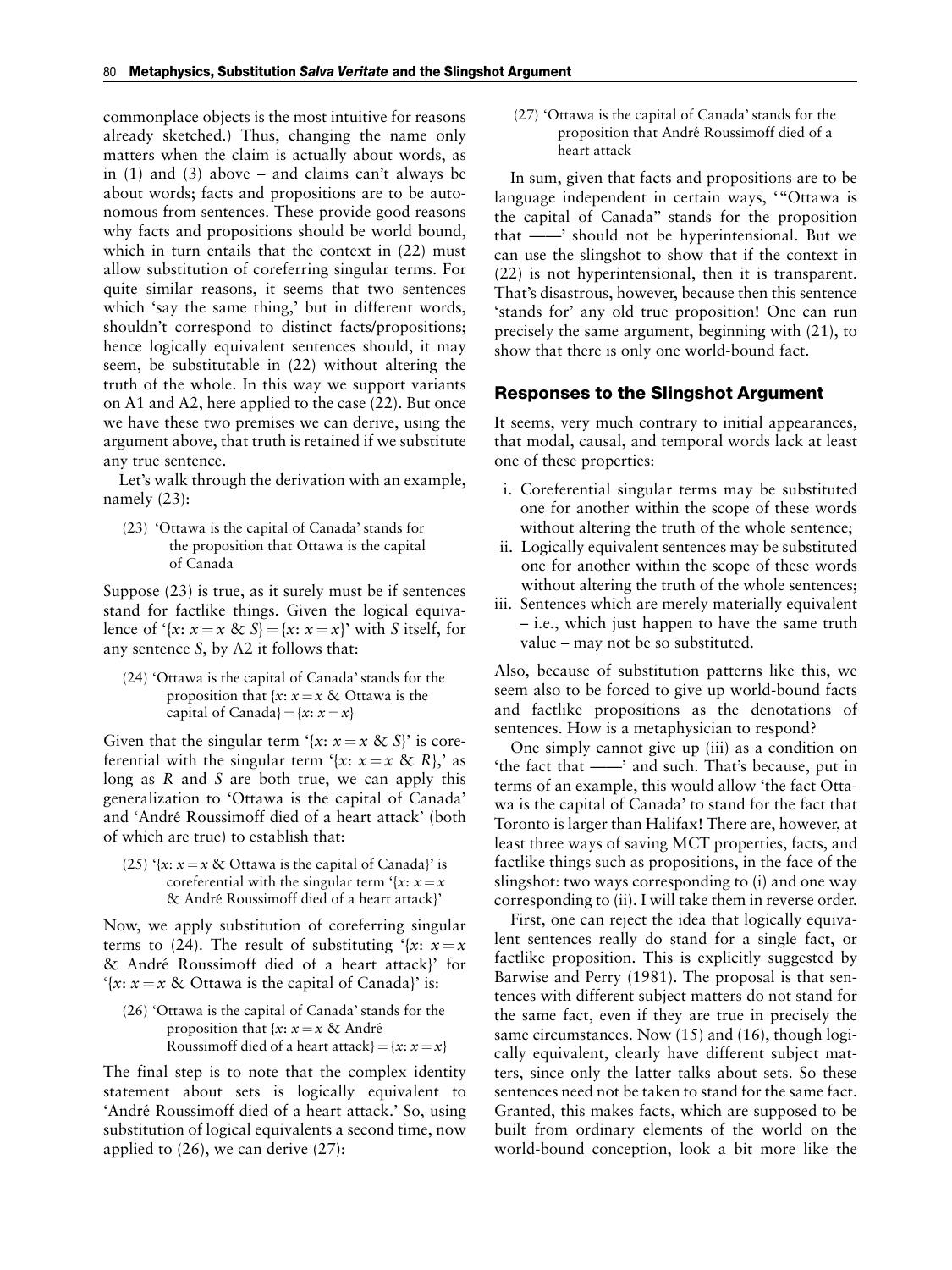linguistic items that stand for them: facts get individuated in terms of meaning-related criteria such as 'subject matter.' However, this need not jeopardize the distinction between sentences and their meanings. For instance, we can still insist that sentences in different languages can stand for the same fact – as long as they have the same subject matter. And we can even insist that sentences made up of coreferential words, put together in the same way, stand for the same fact. Maybe even transformed sentences can stand for the same fact, if the transformation does not alter the subject matter: e.g., 'Moe kissed Juana' might stand for the same fact as 'Juana was kissed by Moe.' One thus saves world-bound facts, and propositions, by rejecting (ii). (It's less obvious that this move allows MCT properties to have the three features we want; but explaining the ins and outs of that would take us too far afield.)

Second, one can reply to the slingshot argument by denying that (i) really applies. This 'it doesn't apply' move can be pursued in two different ways. Those who follow Frege (1892) maintain that you only have the same fact, or proposition, when not just the referent, but also the sense of the name, is the same. Famously, Frege introduced a two-level semantics, with guises-of-things occupying the level of sense, and the things themselves occupying the level of reference. Crucially for present purposes, being the same fact or proposition is supposed by Frege to require being the same at both levels. So, for example, 'Elton John lives in England' and 'Reg Dwight lives in England' don't really correspond to the same proposition, because the two names differ in sense – even though these two names do refer to the same singer. This is to say that (i) 'doesn't apply' in the sense that it's false: coreferring singular terms can give rise to different facts/propositions. It should be clear that making this reply forces one to give up the world-bound conception of facts and factlike things. It is now not objects themselves, but objects described one way or another, that become the components of facts and propositions. This notion of proposition, with different propositions corresponding to the same referents arranged in the same way, is safe from the slingshot. As is the associated notion of fact. For this notion of fact/proposition allows one to reject substitution of coreferential singular terms in the contexts in question – and without that, the slingshot argument cannot get going.

Many contemporary philosophers find this Fregean approach unacceptable, however, for reasons already sketched: it seems like it's the rose itself which smells sweet, not the rose under a guise; and it's the man himself who died of a heart attack; and so on. So it seems, there should be no more to facts than perfectly ordinary objects, properties and relations. Not wanting to abandon the world-bound conception of facts, their alternative response to the slingshot argument is to insist that (i), though it is true, cannot be used as the proponent of the slingshot wishes to, because things like '{ $x: x = x \&$  André Roussimoff died of a heart attack}' aren't really singular terms. It is in this sense that condition (i) doesn't apply. As Russell (1905) insisted, say these theorists, such expressions are complex definite descriptions whose role is quantificational, not referential: 'the set of objects such that ...' (which is what this mathematical expression actually means), is not namelike; it is instead more like the quantifiers 'every set of objects such that ...' and 'some set of objects such that ....' And condition (i) above, along with A1, which derives from (i), do not say anything about being able to substitute quantificational expressions salva veritate: A1 and (i) only apply to expressions whose function is to pick out an object, without describing it. Put in terms of examples, while it's quite true that 'Elton John is a singer' and 'Reg Dwight is a singer' both stand for the same fact, since these involve two genuine names for the entertainer, it nevertheless is not the case that the description-involving sentences 'The Queen of England lives in London' and 'Canada's head of state lives in London' stand for the same fact. Descriptions do not 'merely pick out the object.' Indeed, say these followers of Russell, what the sentence containing 'the Queen of England' really means is: There exists exactly one queen of England, and every queen of England lives in London. Crucially, therefore, the introduction of things like '{ $x: x = x \&$  André Roussimoff died of a heart attack}' takes us out of the realm of names (where [i] and A1 apply), and into the realm of descriptions (where they don't). Thus, when one appeals to A1 *et al.* – to move from  $(18)$  to  $(19)$  in the general case, and from  $(24)$  to  $(26)$ in the specific case of "'S" stands for the proposition that  $\frac{1}{2}$  – a fallacy is committed. (Neale, 1995, following Gödel, 1944, gave roughly this reply to the slingshot. Barwise and Perry, 1981 made related points.)

To summarize, then, the slingshot is an argument that deploys very modest machinery to take on several very important metaphysical views. The views include the two broad ones, that there are world-bound facts in the plural, and that what sentences stand for are factlike things, and a related more technical view about what kind of sentence-modifying and sentenceconnective operators there can be. The key move in the argument is to start with an arbitrary sentence containing 'R' and one of the problematic operators ('necessarily,' 'before,' 'because,' 'it's a fact that ——,' etc.), to create a logically equivalent sentence that has